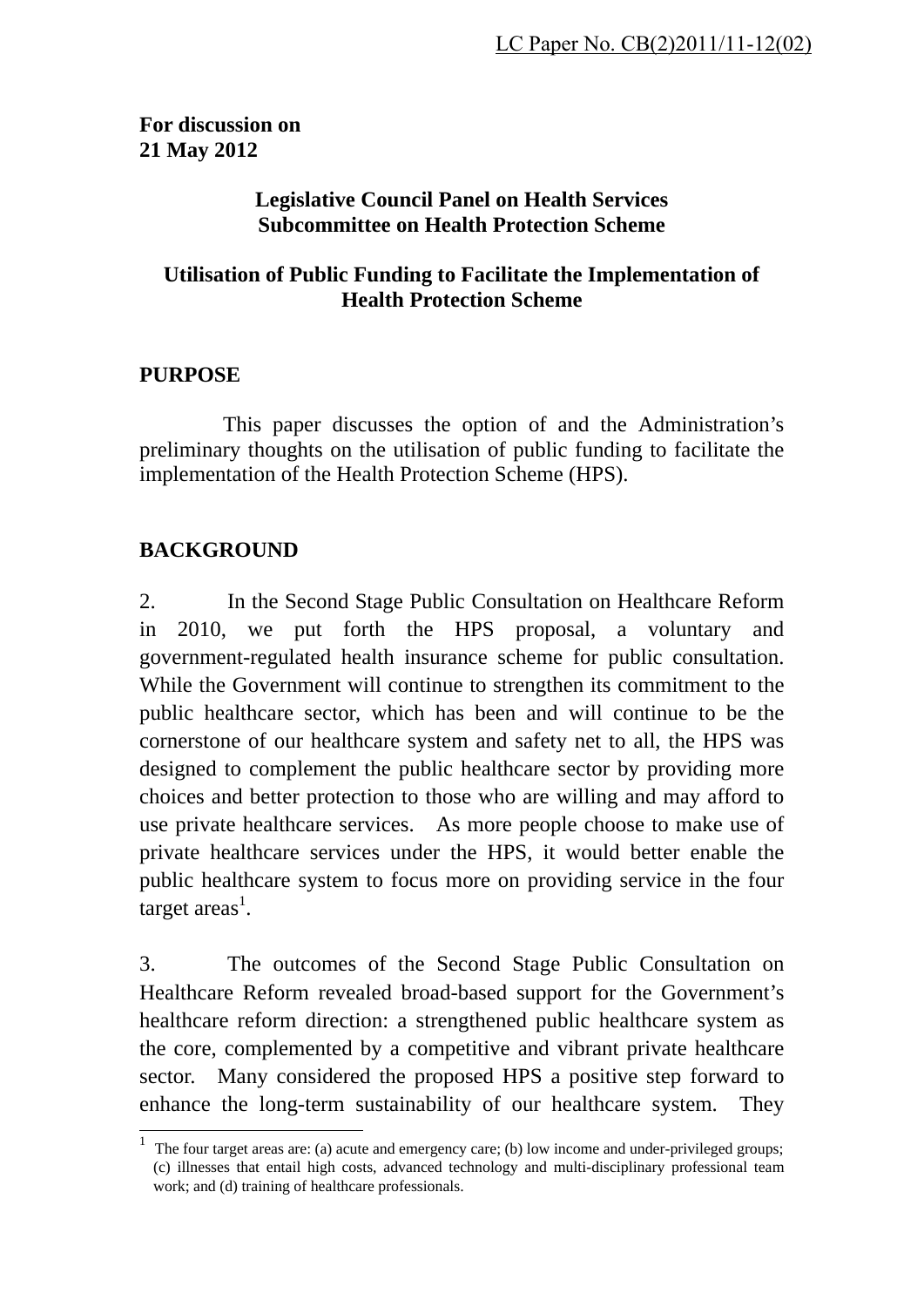concurred that the proposed HPS could help enhance transparency, competition and efficiency of the private healthcare sector.

4. A majority of views supported the concept of the HPS as a standardised and regulated framework with core requirements and specifications that private health insurance must meet as a basic standard. They considered that the standardised core requirements and specifications of HPS could help ensure basic and essential healthcare protection for the insured, and enable genuine access to and choice of private healthcare services for the insured when in need.

5. There was also wide support for the proposed features of the HPS aiming at safeguarding consumer interests and enhancing consumer protection. In particular, the key features of guaranteed acceptance and renewal for life, portability, coverage of pre-existing conditions and pooling of high-risk subscribers were considered attractive by the respondents. Some pointed out that guaranteed acceptance and renewal would be a major step forward in enhancing consumer protection and considered this feature one of the greater competitive edges of HPS plans over existing health insurance products. The feature of portability was generally welcomed by the public as an important measure to safeguard consumer interests and to enhance healthy competition among insurers, which would enhance consumer's confidence and choice in HPS. Many submissions were in support of enabling high-risk individuals to access health insurance plans under the HPS by allowing access of individuals with pre-existing medical conditions and requiring insurers to establish a risk equalization mechanism/high-risk pool to share out the higher risks.

6. A health insurance scheme which provides the additional coverage and protection will incur a higher level of risk. If all the risks are fully reflected in the scheme, the higher premium will discourage the young and healthy from joining the scheme, which will further reduce the risk pool and push up the premium level. In order to achieve the policy objectives of the HPS and to implement the key features of the HPS, in formulating the detailed proposals for the HPS, we will consider the option of utilising the \$50 billion fiscal reserve earmarked to support healthcare reform to, among other things, address the risk pool issue, maintain the premium at an affordable level, and provide incentives for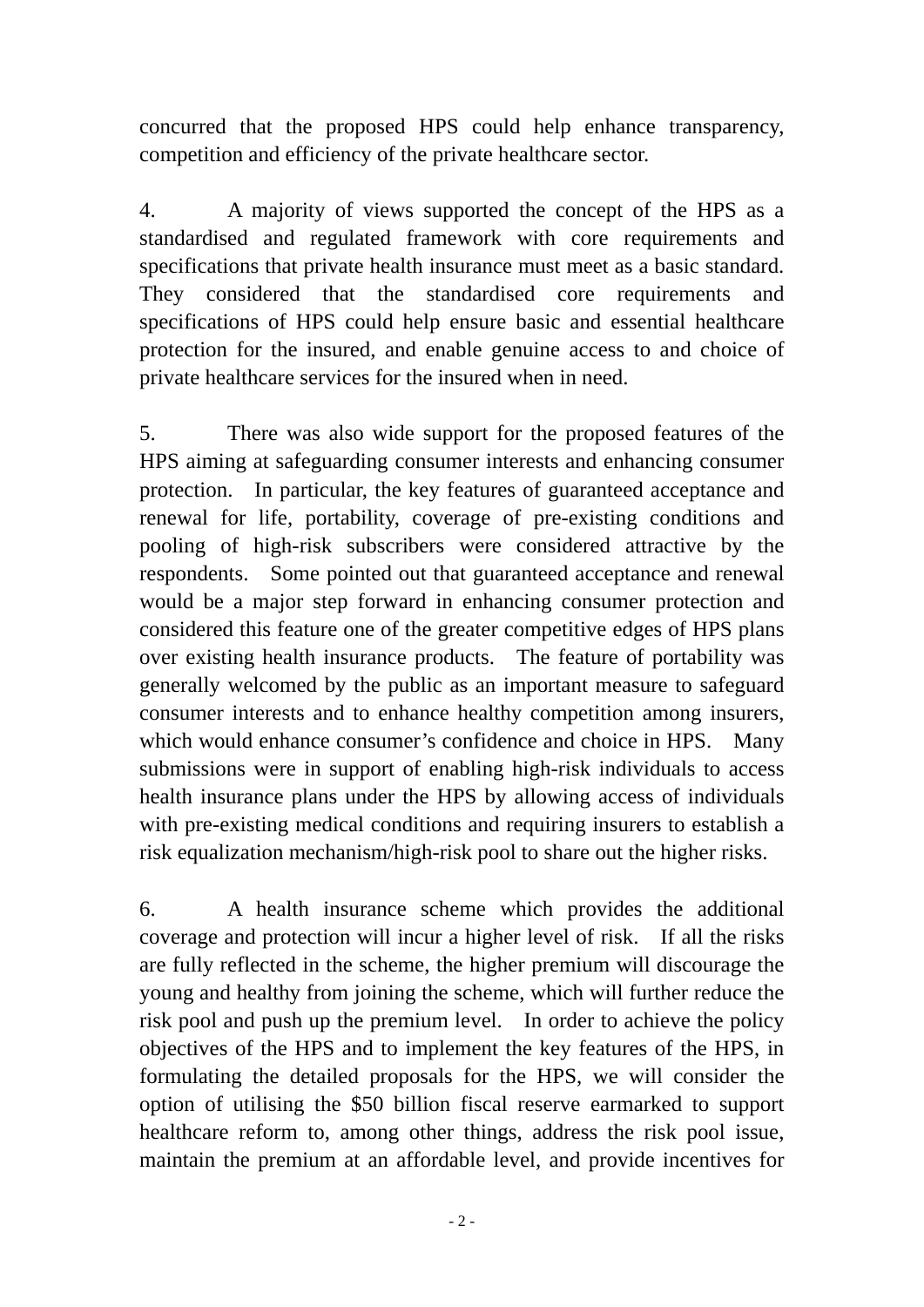the young and healthy and all potential participants to join early so as to ensure the long-term sustainability of the scheme.

# **UTILISATION OF PUBLIC FUNDING TO FACILITATE THE IMPLEMENTATION OF THE HEALTH PROTECTION SCHEME**

#### **Considerations**

7. In considering the option of utilising public funding for the HPS, we would have regard to all relevant considerations including, but not limited to, the following –

- (a) the use of public funding should contribute to and facilitate the achievement of the policy objectives<sup>2</sup> of the HPS through incorporating key features in HPS plans, such as no turn-away of subscribers and guaranteed renewal for life; covering pre-existing medical conditions subject to waiting period; and accepting high-risk groups through the high-risk pool mechanism, etc.;
- (b) the use of public funding should be conducive to the sustainability of the HPS in the long-run, including encouraging the young and healthy to participate in the scheme;
- (c) the use of public funding should contribute to enhancing the protection of consumers' rights, such as increasing the transparency and certainty of insurance payment and claims;
- (d) any provision of public subsidy or financial incentives should be considered on the basis of prudent and sustainable use of

 $\overline{a}$ 

<sup>2</sup> The HPS is designed with the following objectives –

<sup>(</sup>a) provide more choices with better protection to those who are able and willing to pay for private health insurance and private healthcare services;

<sup>(</sup>b) relieve public queues by enabling more people to choose private services and focus public healthcare on target service areas and population groups;

<sup>(</sup>c) better enable people with health insurance to stay insured and make premium payment at older age and meet their healthcare needs through private services; and

<sup>(</sup>d) enhance transparency, competition, value-for-money and consumer protection in private health insurance and private healthcare services.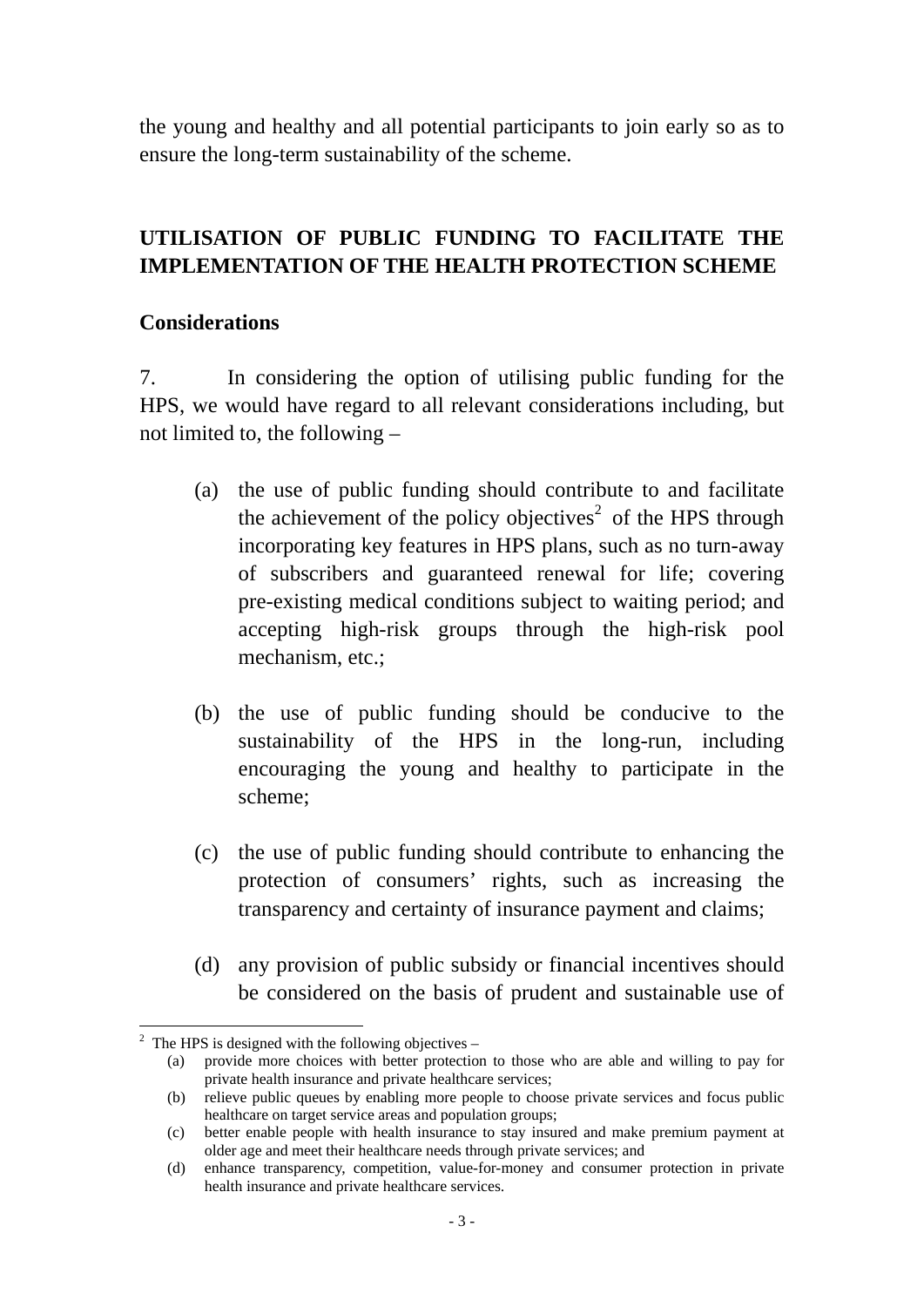public funding, bearing in mind any possible pitfalls or adverse effects that may arise. For instance, the provision of public subsidies might aggravate moral hazards in using private health insurance and private healthcare services, hence contributing to medical inflation. Considerations should also be given to ensure that the public funding would benefit the insured and the community at large; and

(e) possible options of public subsidies or financial incentives should be developed in consultation with all stakeholders concerned.

### **Areas Where Public Funding Might be Considered**

8. Without prejudice to the deliberations and recommendations of the Working Group on Health Protection Scheme and the Health and Medical Development Advisory Committee (HMDAC) (see paragraph 18 below), we have initially identified a number of areas where public funding might be considered to facilitate the implementation of the HPS.

# *(A) Protect high-risk groups*

9. One of the key objectives of the HPS is to better protect the high-risk groups by enabling them to gain access to health insurance coverage. Currently, it is difficult for individuals with pre-existing medical conditions or those with higher health risks to subscribe to health insurance plans. Most existing health insurance products for individuals in general do not cover pre-existing medical conditions to reduce insurers' risk exposure and manage the risk profile of their risk pool. On the other hand, previous public consultations indicated that the public was concerned about the exclusion of pre-existing conditions because it would severely restrict the access of higher-risk groups to health insurance protection and undermine the risk-pooling function of private health insurance. A balance would need to be struck between maintaining the financial viability of health insurance plans on the one hand, and requiring insurers to cover pre-existing conditions on the other hand.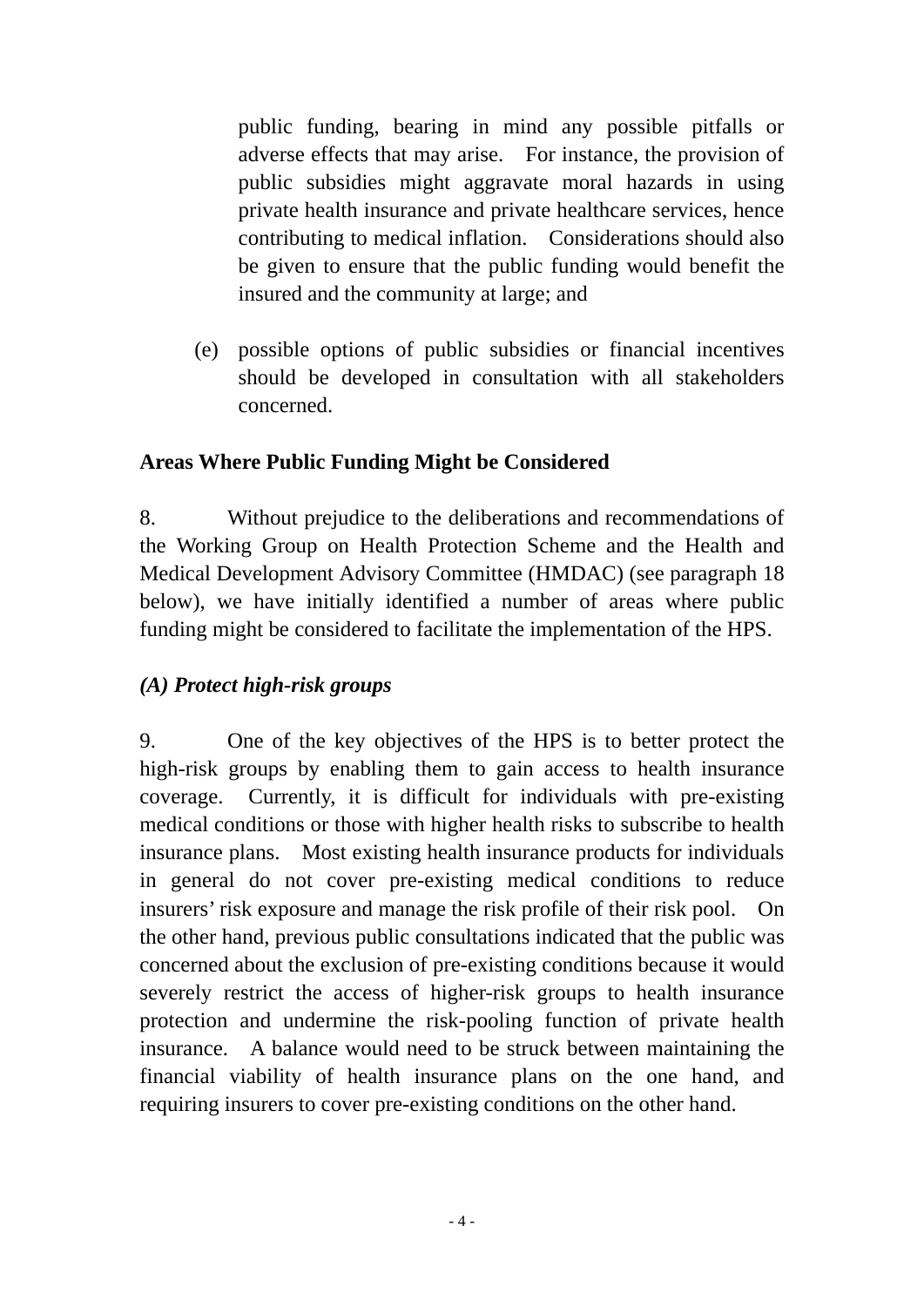10. To enable the higher-risk groups to have access to health insurance while ensuring the financial viability of the HPS plans, we have proposed in the Second Stage Public Consultation on Healthcare Reform to set up a high risk pool mechanism for participating insurers to share out the high-risks insured by their HPS plans, with Government injection into the high risk pool where necessary and justified.

11. In some overseas countries, there are similar mechanisms (high risk pool or risk equalization mechanisms) to share out the risks when guaranteed acceptance is offered to all prospective subscribers irrespective of age and health status.

## *(B) Attract new joiners*

12. For the HPS to be rolled out successfully, it is important to start off the scheme with a substantial number of subscribers. Given that about 2.56 million people have already purchased private health insurance, migration of existing policyholders could provide the critical mass for the HPS so that the scheme could be financially viable and could bring about material impact on market developments. To encourage early migration to HPS plans, migration rewards such as premium rebate or initial promotional discount might be considered for new joiners of the scheme in the initial years of implementation.

13. In addition to attracting new joiners to the scheme, HPS subscribers should be encouraged to stay insured under the scheme so as to maintain the size of the risk pool. In this connection, some form of loyalty rewards could be considered for long-term subscribers, taking into account factors such as entry age or length of subscription.

### *(C) Ensure sustainability of the HPS*

14. It is essential for the HPS to appeal to the young and healthy population so as to avoid having a disproportionate number of unhealthy subscribers in the scheme. Some form of financial incentives might be considered to enhance the attractiveness of the scheme for the young and healthy, such as premium subsidies targeting the younger age groups. In overseas countries, both carrots and sticks were used to encourage the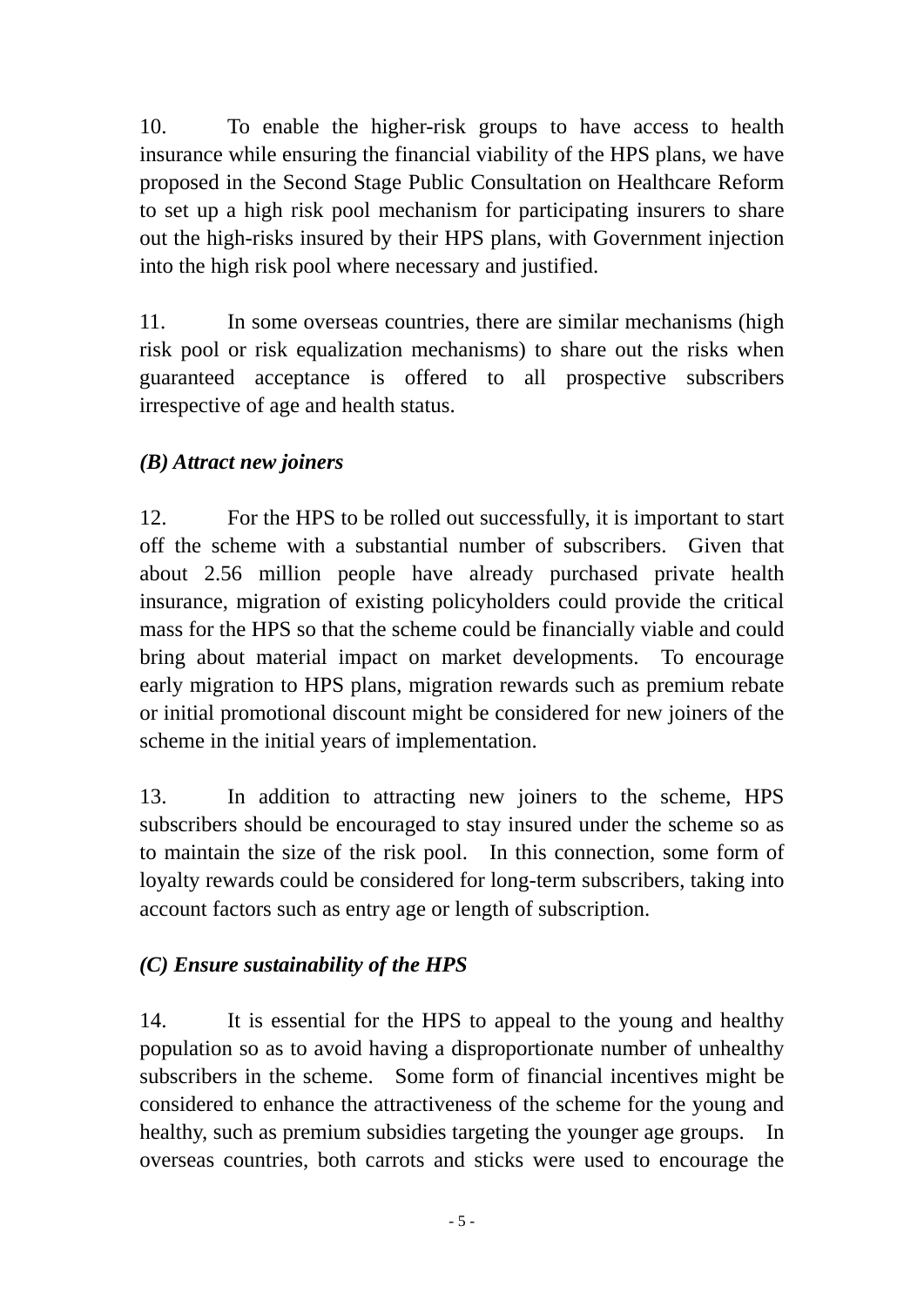young to take up private health insurance, such as offering premium rebate to those taking out private health insurance, or charging premium loading for those taking out private health insurance after a certain age. These incentives would mitigate the risk of anti-selection and help maintain a balanced risk pool.

15. To encourage HPS subscribers to stay healthy, incentives might be introduced to promote preventive care by rewarding those who maintain a healthy lifestyle, such as those who quit smoking, regularly exercise, or undergo regular body check-up. These measures might attract more people to join the HPS and at the same time promote preventive care in the community.

# *(D) Support institutional and supervisory framework for the HPS*

16. Financial support might be considered for setting up the institutional and supervisory framework required for the implementation of the HPS, such as the establishment of an authority for supervising the implementation and operation of the HPS, or setting up platforms for participating insurers and healthcare service providers to discuss matters related to the HPS.

### *(E) Protect consumers' rights*

17. In order to better protect consumers' rights, investment in market infrastructure development would be necessary to enhance transparency and certainty of payment and claims under HPS plans, including the collation, compilation and publication of claims/charges data and information. Public funding might be considered to support these arrangements under justified circumstances.

### **NEXT STEP**

18. In order to formulate a detailed and sound proposal for implementing the HPS, we have set up a Working Group on HPS under the HMDAC to examine the various issues involved, including the utilisation of public funding to facilitate the implementation of the HPS. In support of the Working Group, a Consultative Group on HPS has been set up to collect views and suggestions from the wider community and